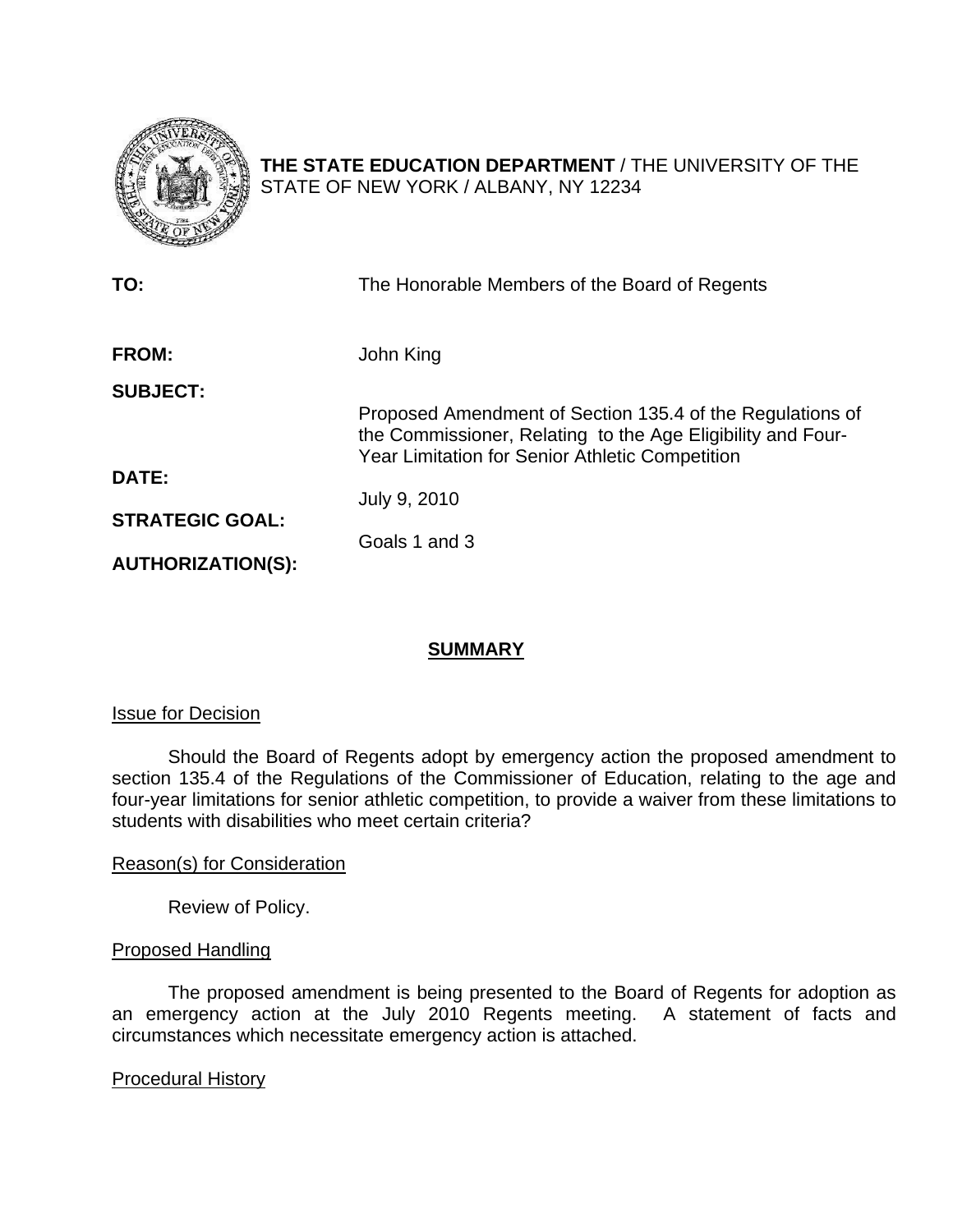#### None.

#### Background

School sports and other extracurricular activities are often recognized as promoting academic performance and achievement in students. Athletic competition may improve a student's social skills, self-esteem, teamwork, sportsmanship, and other skills and personal abilities associated with these activities. The inclusion of students with disabilities in such activities is important to their overall education and performance in school.

 The proposed amendment provides a waiver for students with disabilities, as defined in section 4401 of the Education Law, to the age and four-year limitations for participation in senior high school athletic competition, as set forth in Section 135.4 of the Commissioner's Regulations. The amendment will advance initiatives of inclusion by allowing students with disabilities who would otherwise be unable to participate in interscholastic athletic competition due to their age or years in school to participate in a sport for an additional season if they have not graduated as a result of their disability delaying their education. The amendment is designed to offer students with disabilities continued socialization with teammates during practices and games and to further develop the student's skills and abilities associated with his or her participation in such sport, all while assuring the health and safety of the given student and the other students competing in the sport and preserving fair athletic competition.

 Each waiver will be assessed on a case-by case basis and will only be granted after a determination is made by the superintendent of schools or chief executive officer of a non-public school that the student meets all eligibility requirements. The waiver will be limited to non-contact sports to ensure the safety of the given student as well as the other students competing in the sport who may be younger and less physically developed. These non-contact sports would include swimming and diving, golf, track and field, cross country, rifle, bowling, gymnastics, skiing and archery, and any other such non-contact sport deemed appropriate by the Commissioner.

 Additionally, the student's participation would not be scored for purposes of competition to ensure fair competition among students who may present different levels of physical maturity and athletic ability. The proposed amendment is designed to prevent abuse of the waiver process, for example, by a student seeking an additional year of competition to further his or her athletic career. It is also designed to avoid use of such waiver to fill positions on teams or reward a given student for athletic ability. Instead, the proposed amendment aims to afford students with disabilities continued access to athletic activities for inclusion purposes.

 The proposed amendment imposes several requirements which the student must meet in order to qualify for such a waiver. Specifically, the amendment requires that (1) the student has not graduated from high school as a result of his or her disability delaying his or her education for one year or more, (2) the student previously was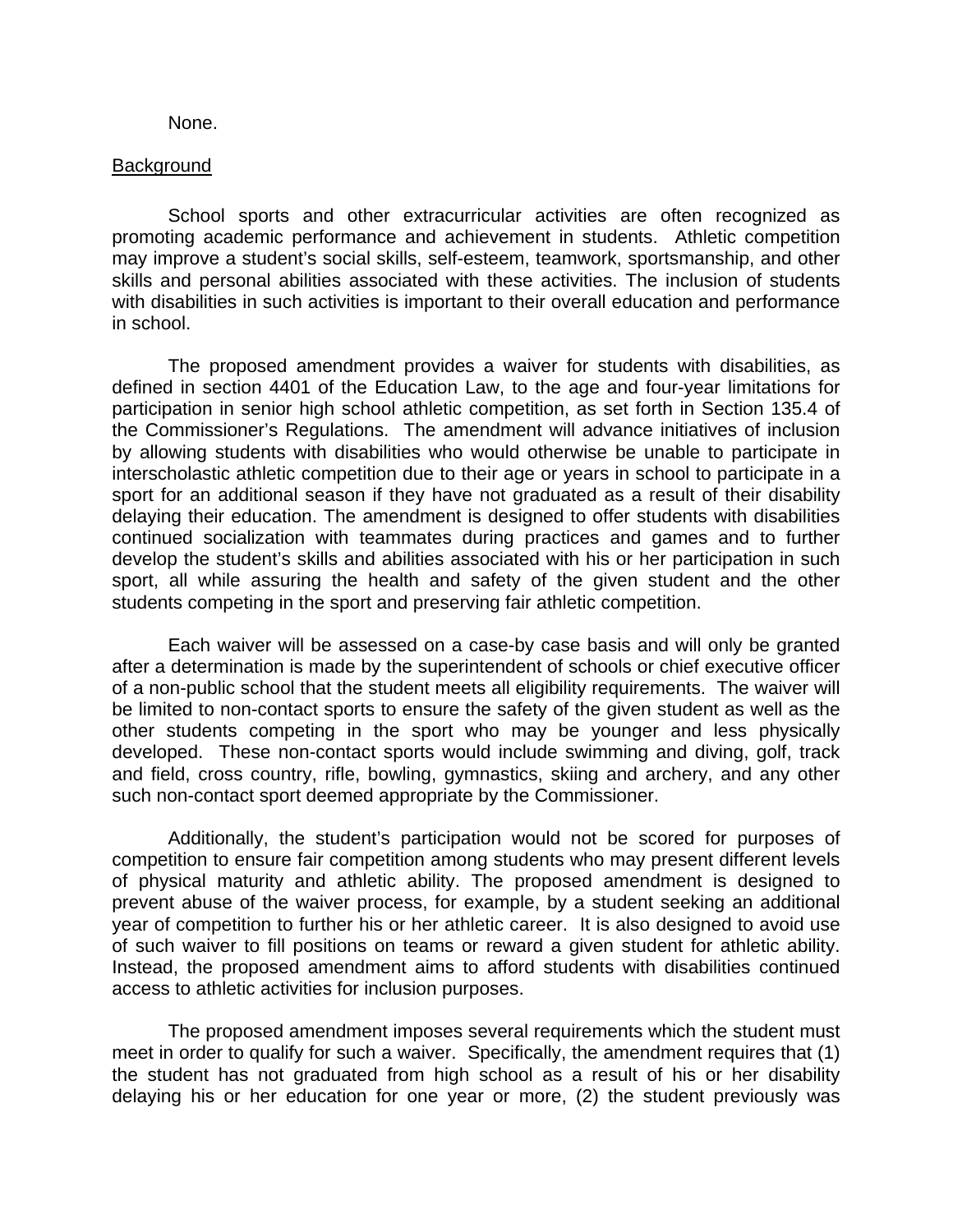selected for and competed in the sport which he or she is applying for a waiver, (3) the student is otherwise qualified to compete in such sport, (4) the student has not previously been granted such a waiver, (5) the student has undergone and passed an evaluation by the school physician, and (6) the superintendent of schools or chief executive officer, as applicable, has determined that the student's participation will not adversely affect the opportunity of the other students to successfully compete in the competition.

 The proposed amendment requires that a decision either granting or denying a waiver must be immediately submitted to the local section of the New York State Public High School Athletic Association for review and approval. If, upon such review, the waiver is denied, an appeal may be taken to the New York State Public High School Athletic Association within two weeks from receipt of such decision. Such Association will be authorized to review evidence, hear oral arguments, and to reverse or modify the decision. An aggrieved party would also be permitted to take a final appeal to the Commissioner of Education.

 It is anticipated that a Notice of Proposed Rule Making will be published in the State Register no later than August 11, 2010. Supporting materials are available upon request from the Secretary to the Board of Regents.

#### Recommendation

 VOTED: That subclause (1) of clause (b) of subparagraph (ii) of paragraph (7) of subdivision (c) of section 135.4 of the Regulations of the Commissioner of Education be amended, and that clause (d) of subparagraph (ii) of paragraph (7) of subdivision (c) of section 135.4 of the Commissioner's Regulations be added, as submitted, effective July 27, 2010, as an emergency action upon a finding by the Board of Regents that such action is necessary for the preservation of the general welfare to timely implement for the 2010-2011 school year the process for granting waivers from the age and four-year limitations for senior athletic competition to eligible students with disabilities, and thereby permit their timely participation in non-contact athletic competition for a fifth season in high school.

## Timetable for Implementation

If adopted as an emergency measure at the July Regents meeting, the proposed amendment will become effective on July 27, 2010. It is anticipated that the proposed amendment will be presented for adoption as a permanent rule at the October 2010 Regents meeting, with a November 10, 2010 effective date.

## Attachment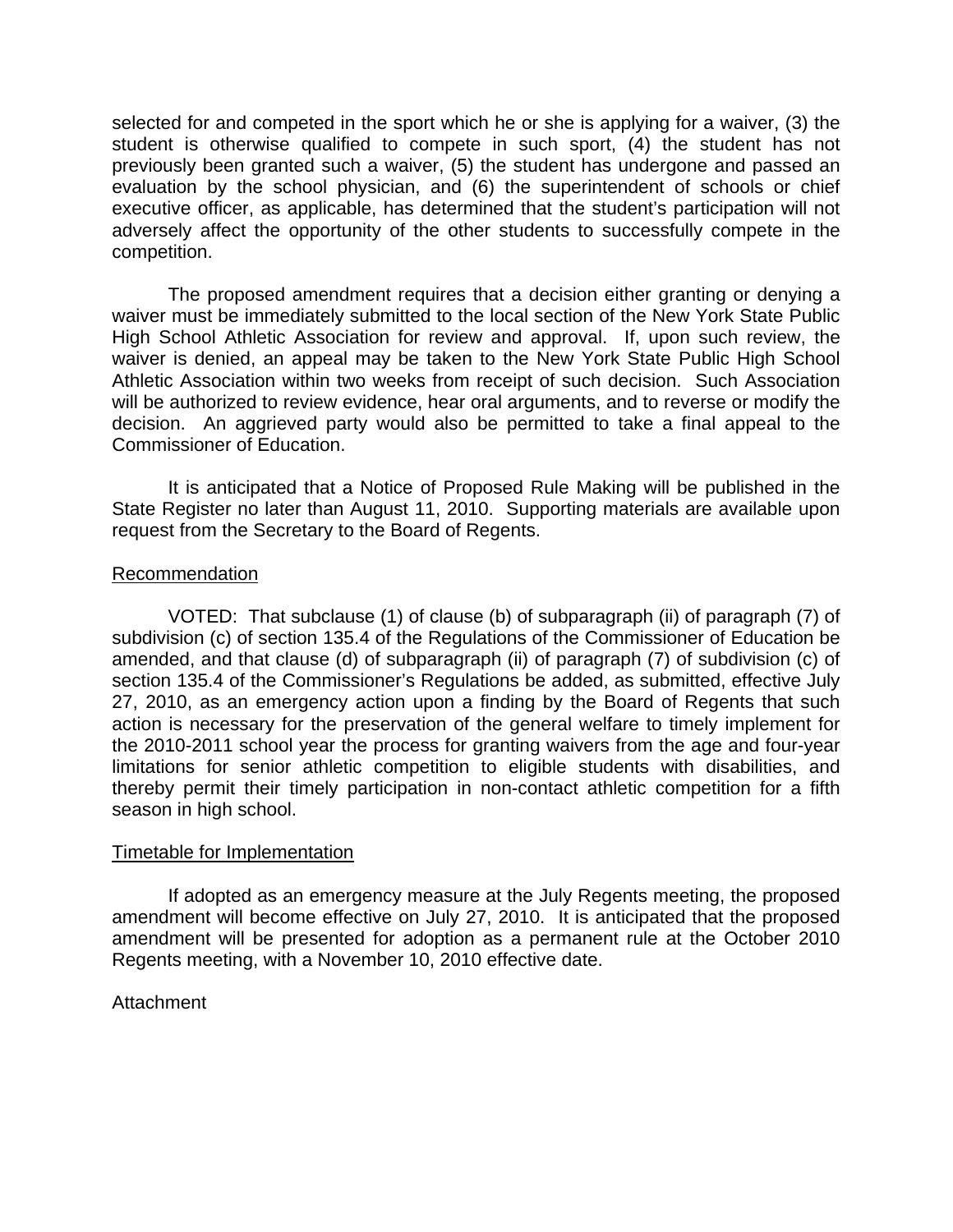AMENDMENT TO THE REGULATIONS OF THE COMMISSIONER OF EDUCATION

 Pursuant to sections 101, 207, 305, 803, 804-a, 911, 3001 b, 3204(2) and (3), 8351, and 8352 of the Education Law.

1. Subclause (1) of clause (b) of subparagraph (ii) of paragraph (7) of subdivision (c) of section 135.4 of the Regulations of the Commissioner of Education is amended, effective July 27, 2010, as follows:

 (1) Duration of competition. A pupil shall be eligible for senior high school athletic competition in a sport during each of four consecutive seasons of such sport commencing with the pupil's entry into the ninth grade and prior to graduation, except as otherwise provided in this subclause , or except as authorized by a waiver granted under clause (d) of this subparagraph to a student with a disability. If a board of education has adopted a policy, pursuant to subclause (a)(4) of this subparagraph, to permit pupils in the seventh and eighth grades to compete in senior high school athletic competition, such pupils shall be eligible for competition during five consecutive seasons of a sport commencing with the pupil's entry into the eighth grade, or six consecutive seasons of a sport commencing with the pupil's entry into the seventh grade. A pupil enters competition in a given year when the pupil is a member of the team in the sport involved, and that team has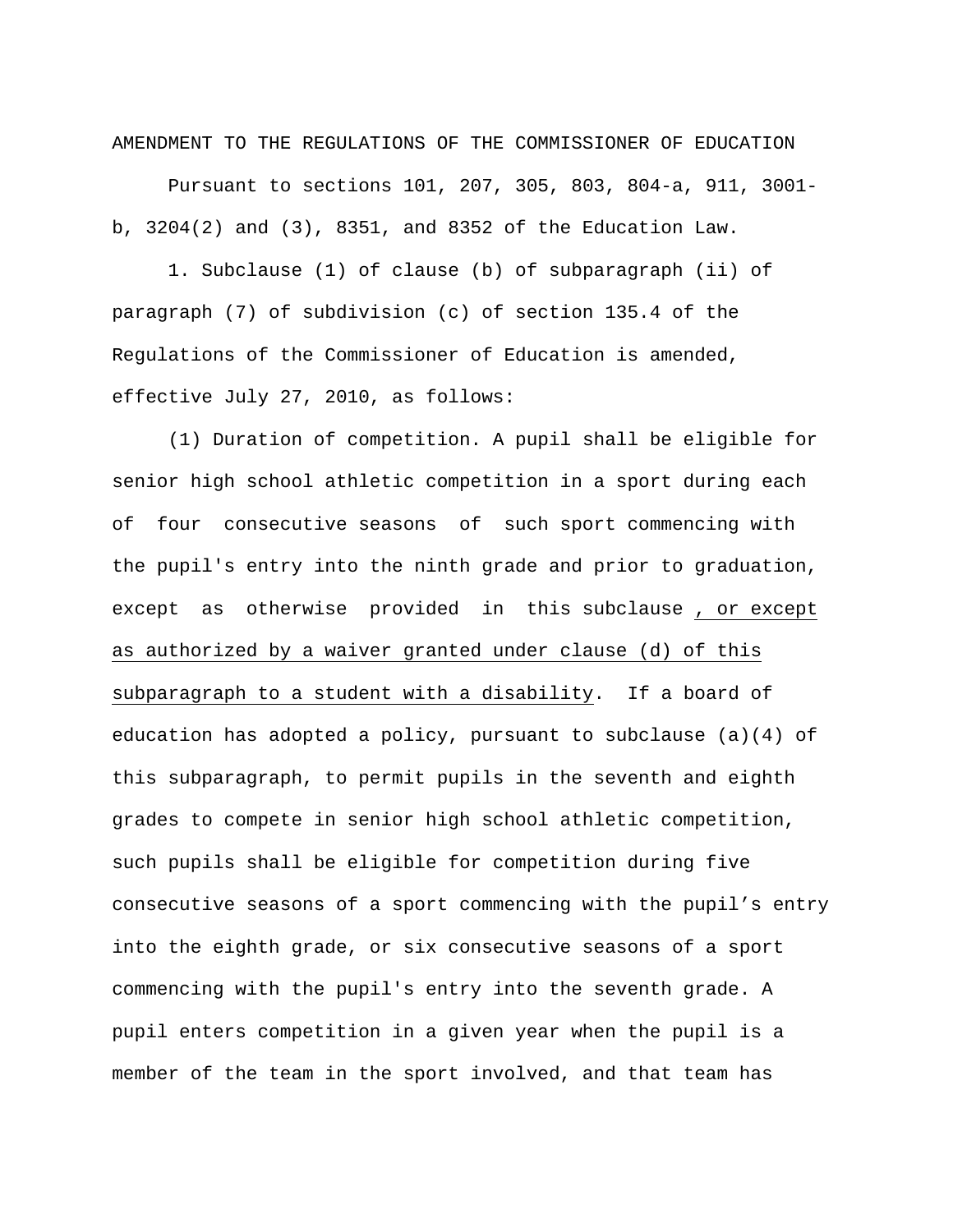completed at least one contest. A pupil shall be eligible for interschool competition in grades 9, 10, 11 and 12 until the last day of the school year in which he or she attains the age of 19, except as otherwise provided in subclause (a)(4) or clause (d) of this subparagraph , or in this subclause. The eligibility for competition of a pupil who has not attained the age of 19 years prior to July 1st may be extended under the following circumstances:

 (i) If sufficient evidence is presented by the chief school officer to

 the section to show that the pupil's failure to enter competition during one or more seasons of a sport was caused by illness, accident, or similar circumstances beyond the control of the student, such pupil's eligibility shall be extended accordingly in that sport. In order to be deemed sufficient, the evidence must include documentation showing that is a direct result of the illness, accident or other circumstance beyond the control of the student, the pupil will be required to attend school or one or more additional semesters in order to graduate.

 (ii) If the chief school officer demonstrates to the satisfaction of the section that the pupil's failure to enter competition during one or more seasons of a sport is caused by such pupil's enrollment in a national or international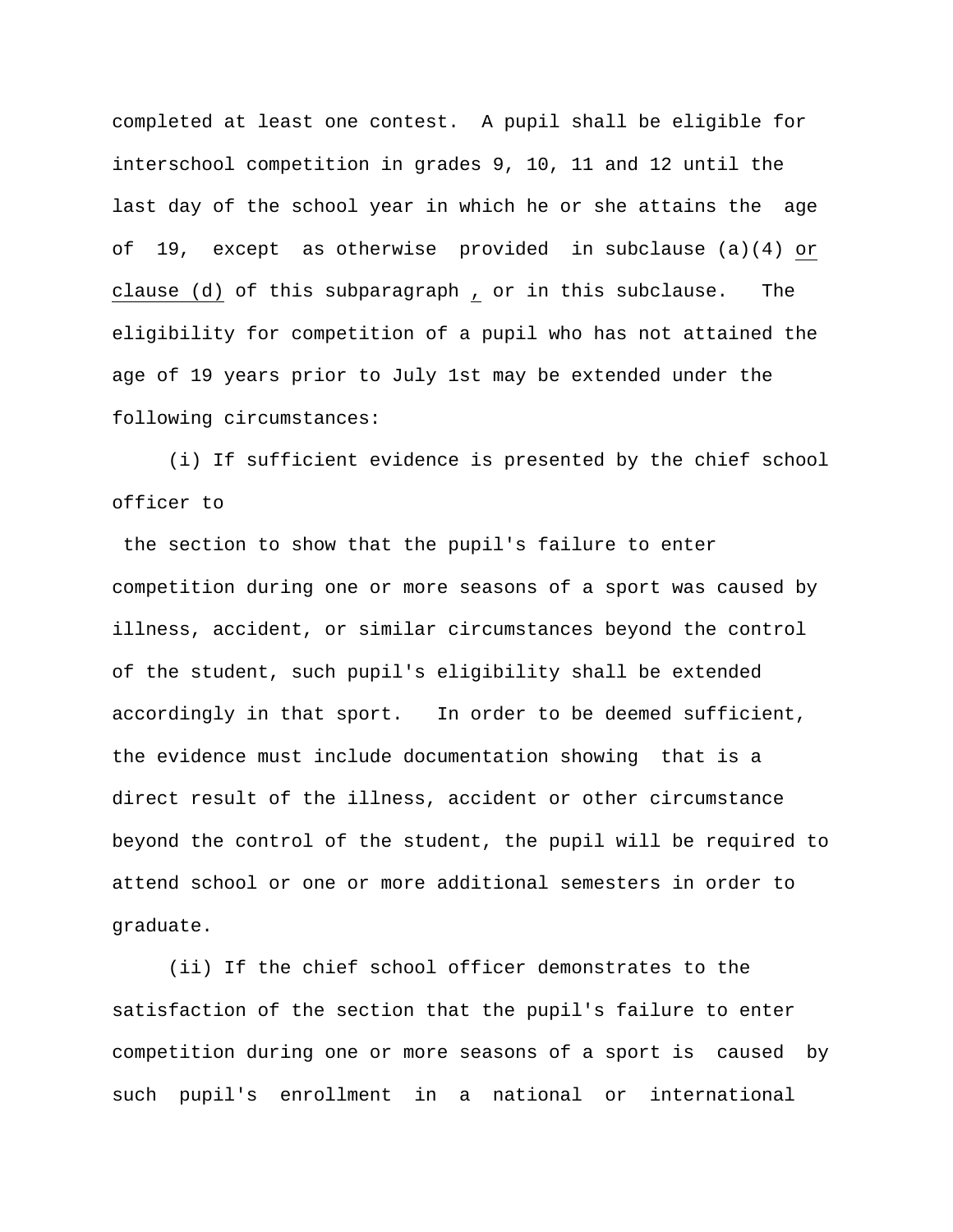student exchange program or foreign study program, that as a result of such enrollment the pupil will be required to attend school for one or more additional semesters in order to graduate, and that the pupil did not enter competition in any sport while enrolled in such program, such pupil's eligibility shall be extended accordingly in such sport.

 2. Clause (d) of subparagraph (ii) of paragraph (7) of subdivision (c) of section 135.4 of the Regulations of the Commissioner of Education is added, effective July 27, 2010, as follows:

(d) Waiver from the age requirement and four-year limitation for interschool athletic competition for students with disabilities in senior high school grades 9, 10, 11, and 12. For purposes of this clause, the term non-contact sport shall include swimming and diving, golf, track and field, cross country, rifle, bowling, gymnastics, skiing and archery, and any other such non-contact sport deemed appropriate by the Commissioner. A student with a disability, as defined in section 4401 of the Education Law, who has not yet graduated from high school may be eligible to participate in a senior high school noncontact athletic competition for a fifth year under the following limited conditions:

(1) such student must apply for and be granted a waiver to the age requirement and four-year limitation prescribed in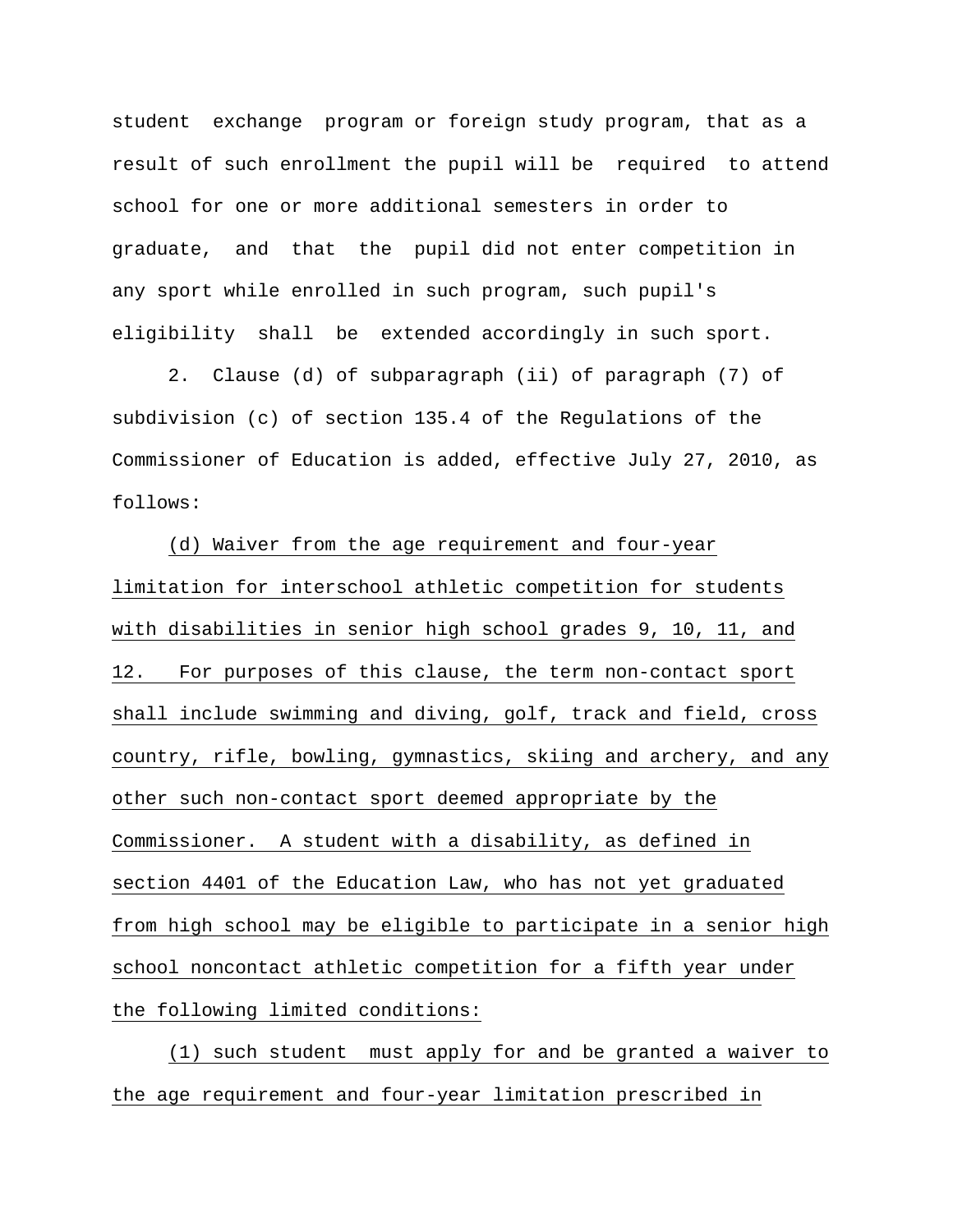subclause (b) (1) of this subparagraph. A waiver shall only be granted upon a determination by the superintendent of schools or chief executive officer of the school or school system, as applicable, that the given student meets the following criteria:

(i) such student has not graduated from high school as a result of his or her disability delaying his or her education for one year or more;

(ii) such student is otherwise qualified to compete in the athletic competition for which he or she is applying for a waiver and the student must have been selected for such competition in the past;

(iii) such student has not already participated in an additional season of athletic competition pursuant to a waiver granted under this subclause;

(iv) such student has undergone a physical evaluation by the school physician, which shall include an assessment of the student's level of physical development and maturity, and the school physician has determined that the student's participation in such competition will not present a safety or health concern for such student; and

 (v) the superintendent of schools or chief executive officer of the school or school system has determined that the given student's participation in the athletic competition will not adversely affect the opportunity of the other students competing in the sport to successfully participate in such competition.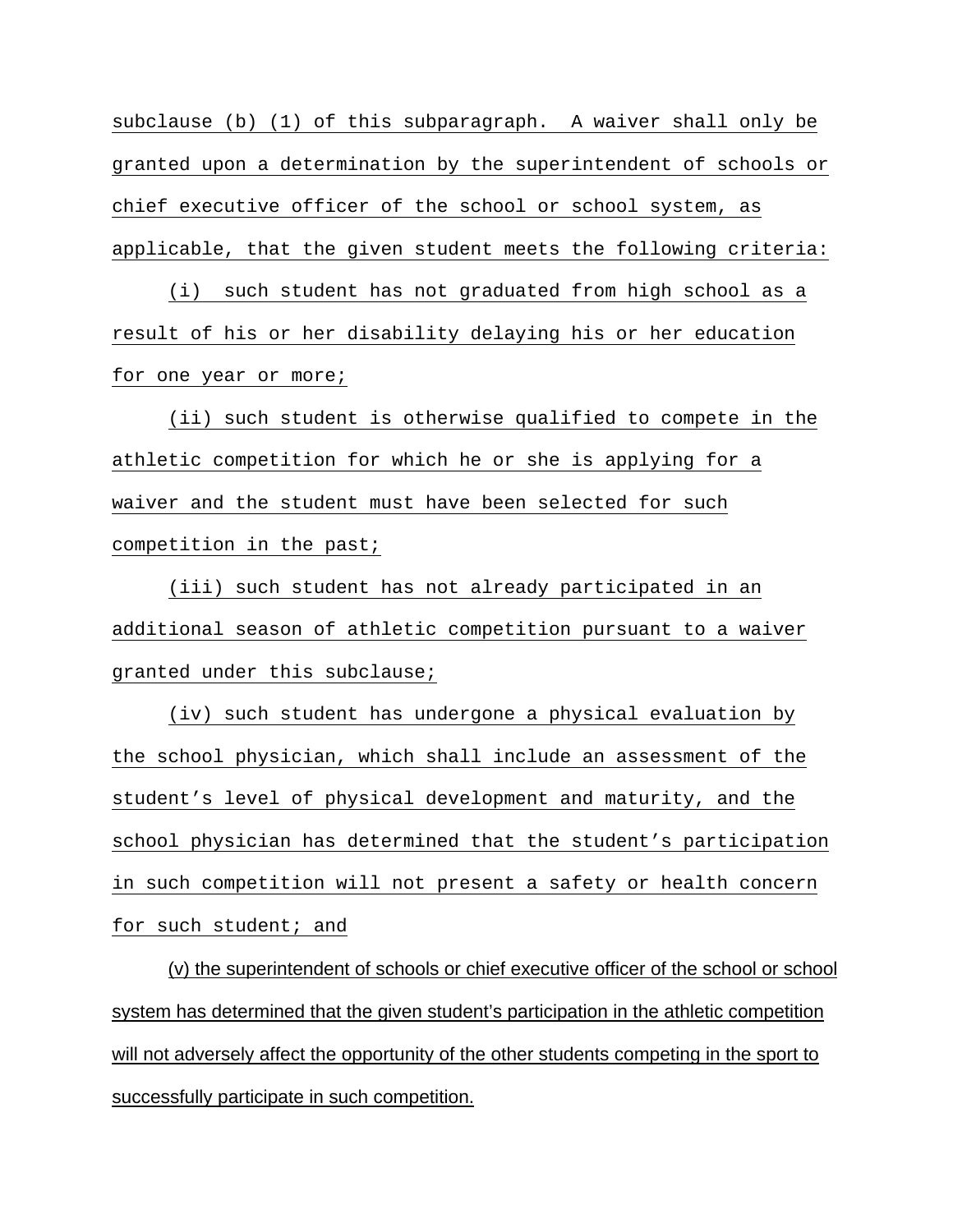(2) Such student's participation in the additional season of such athletic competition shall not be scored for purposes of such competition.

(3) A decision granting or denying a waiver shall be immediately submitted to the local section of the New York State Public High School Athletic Association for review and approval. If, upon such review, the waiver is denied, an appeal may be taken to the New York State Public High School Athletic Association within two weeks from receipt of such decision. Such athletic association shall review evidence, hear oral arguments from interested parties, and shall have the power to affirm, reverse, or modify the decision. The determination of such association may be appealed to the Commissioner of Education, in accordance with Education Law section 310, within 30 days of the date of the determination.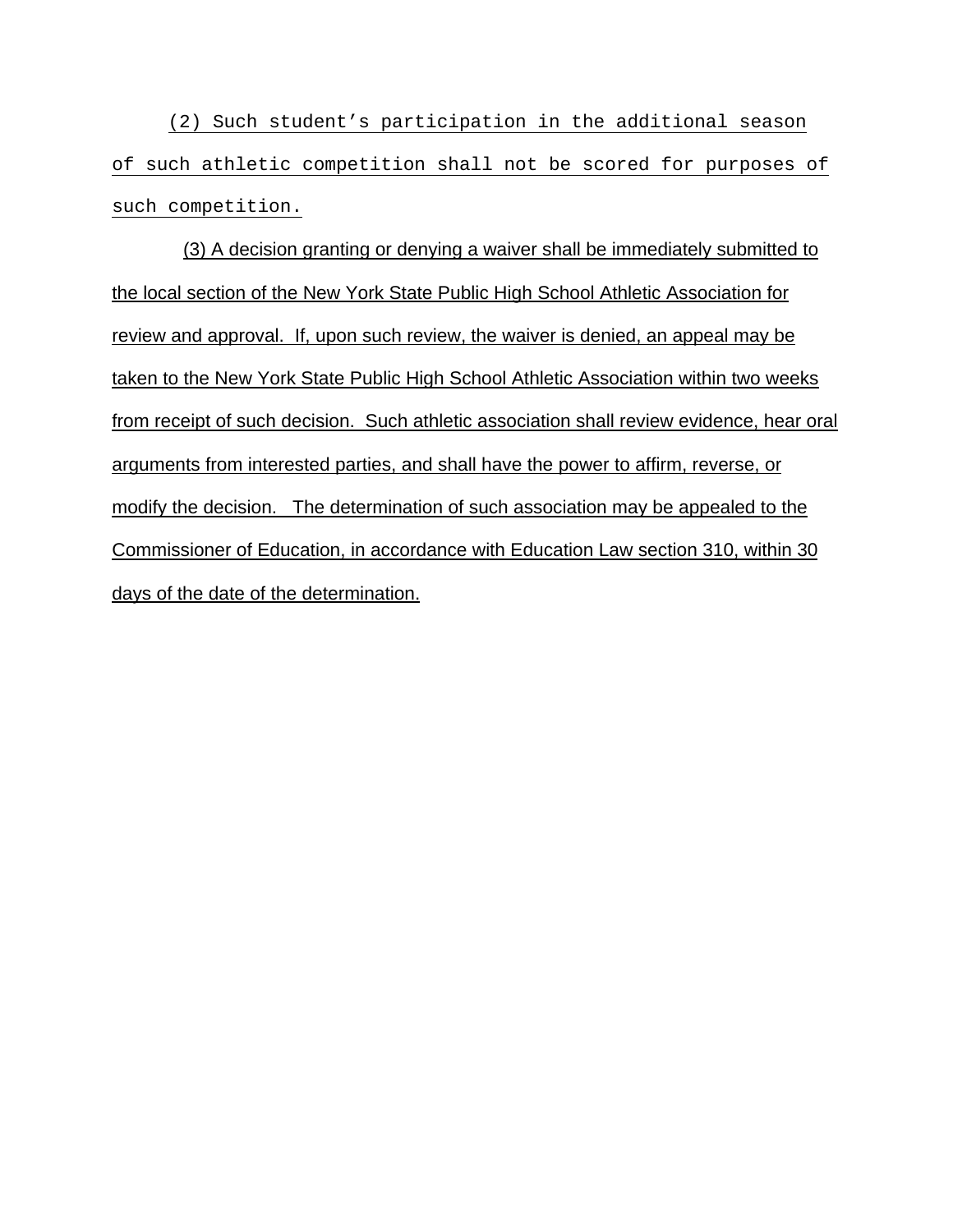# STATEMENT OF FACTS AND CIRCUMSTANCES WHICH NECESSITATE EMERGENCY ACTION

 The proposed amendment establishes a process for granting a waiver from the age and four-year limitations for senior athletic competition in section 135.4 of the Commissioner's Regulations to students with disabilities, as defined in section 4401 of the Education Law, and thereby permit their participation in non-contact sports for an additional fifth year in school. Under this waiver process, the student must apply for and be granted a waiver by the superintendent of schools or the chief executive officer of a non-public school. Such a waiver would be available under limited circumstances to students with disabilities who meet certain criteria specified in the proposed amendment.

 The proposed amendment will advance initiatives of inclusion of students with disabilities in the overall academic experience by allowing these students who would otherwise not be able to participate in interscholastic athletic competition due to their age or years in school to participate in a sport for an additional season if they have not yet graduated as a result of their disability delaying their education. This amendment is designed to offer students with disabilities continued socialization with teammates during practice and games and to further develop the student's skills and personal abilities associated with participation in such sport, all while assuring the safety of the given student and the other students competing in the sport and preserving fair athletic competition.

 In order for school districts to timely and efficiently implement the waiver process for the 2010-2011 school year, they must be provided with sufficient notice of the waiver